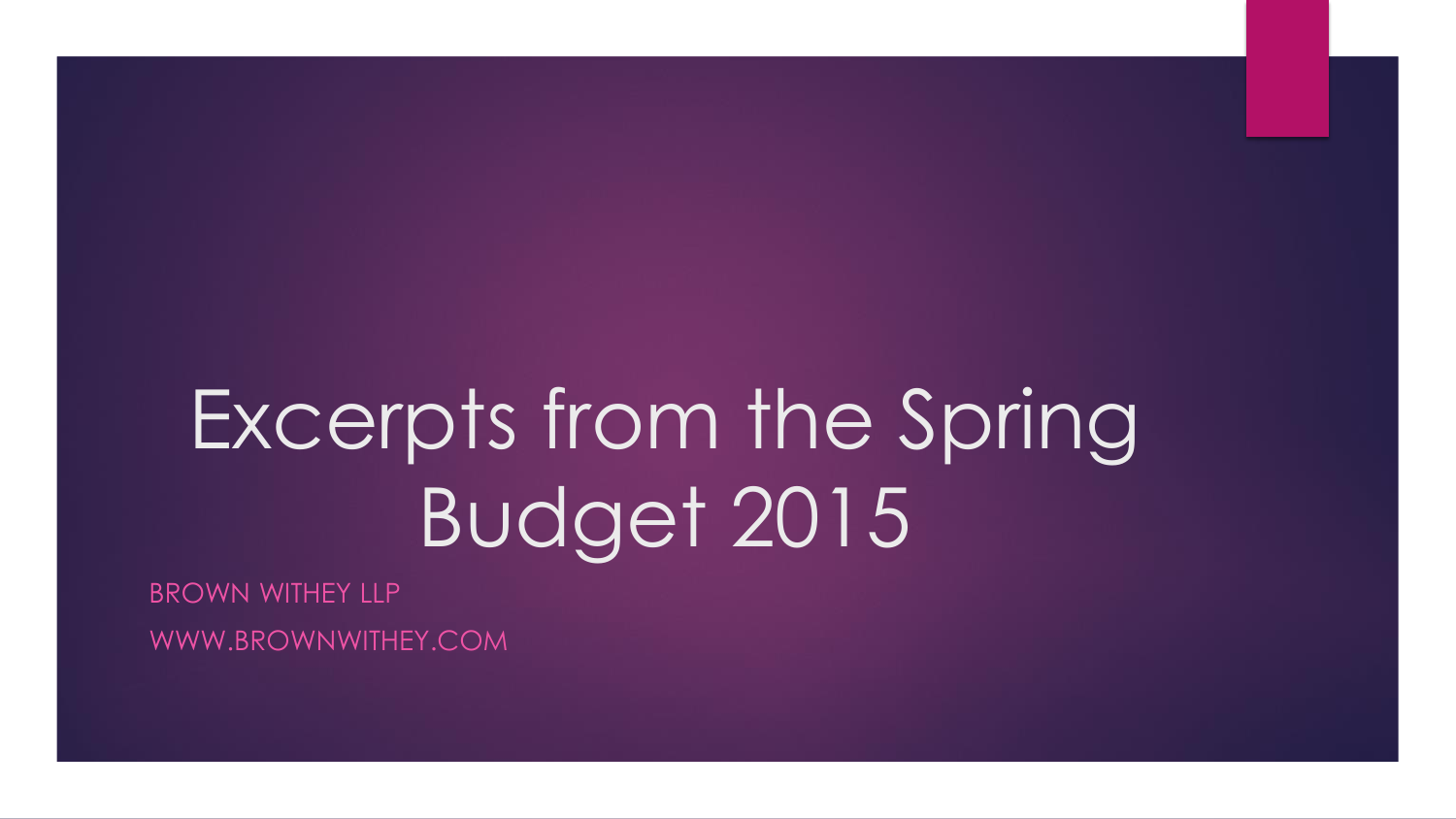## National Insurance contributions

- The government is consulting later this year on the detail and timing of reforms to NIC and plans to introduce a new contributory benefits test.
- ▶ Class II NIC is to be abolished and those working abroad currently paying Class II voluntarily may have only the Class 3 voluntary option.
- Class II contributions are currently £2.75 per week whereas Class 3 are £13.90 but do not accrue certain benefits
- Employer Class 1 contributions for under 21 year olds are to be abolished from  $6<sup>th</sup>$  April 2015. This is to be extended to young apprentices under 25 years old from 2016/17.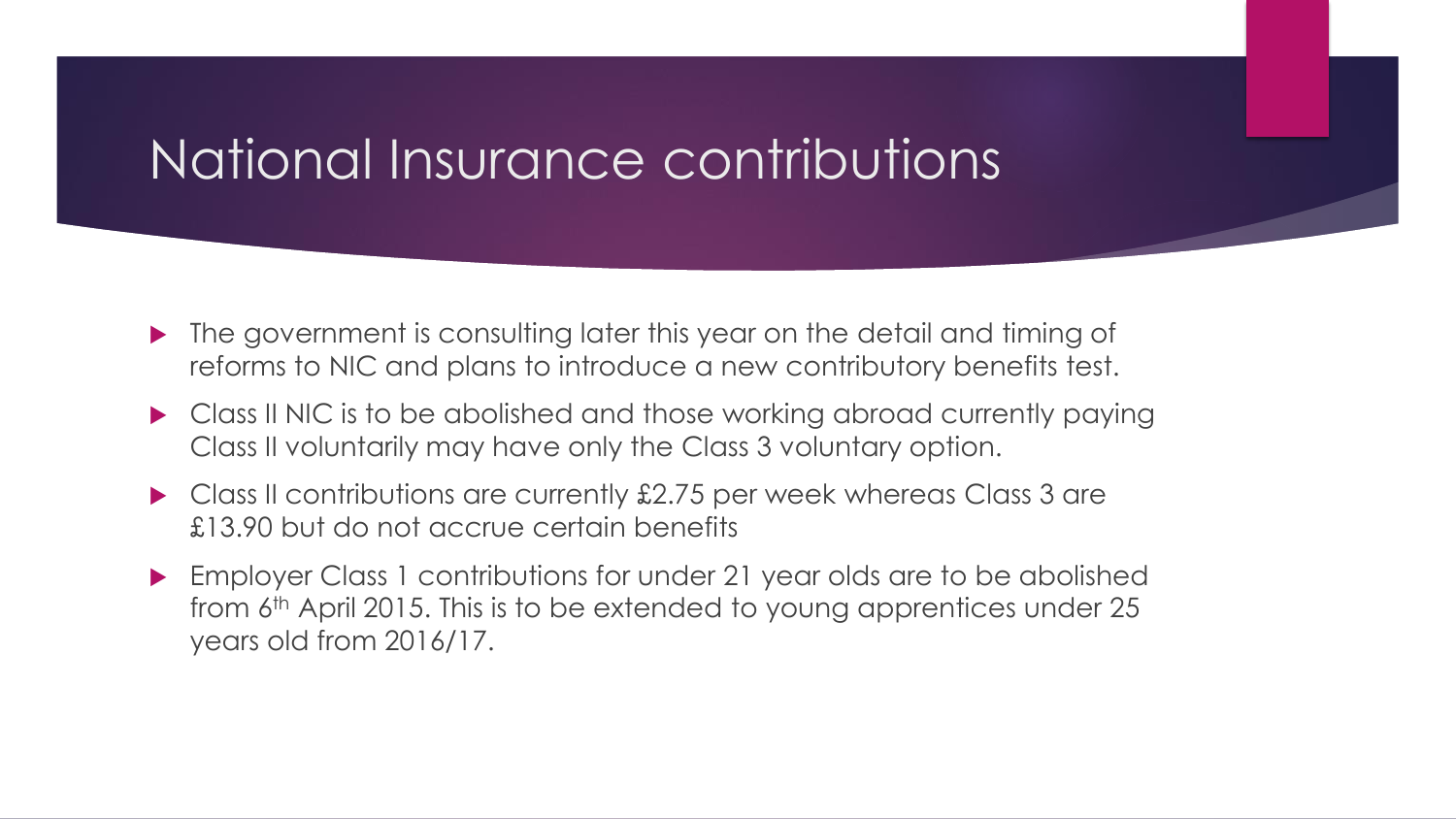#### Pensions

- ▶ The lifetime allowance(LTA) being the amount that can be saved without incurring a tax charge is to be reduced from £1.25 million to £1 million from 6 th April 2016.
- Any excess over the LTA limit will be taxed at 25% if used to increase a pension, or 55% if withdrawn as a lump sum.
- $\blacktriangleright$  The reduced limit will also affect those with defined benefit schemes, including final salary.
- A new transitional protection will be introduced for those who have been saving with the higher limit in mind.
- A careful review of contributions should be made for those close to the limit.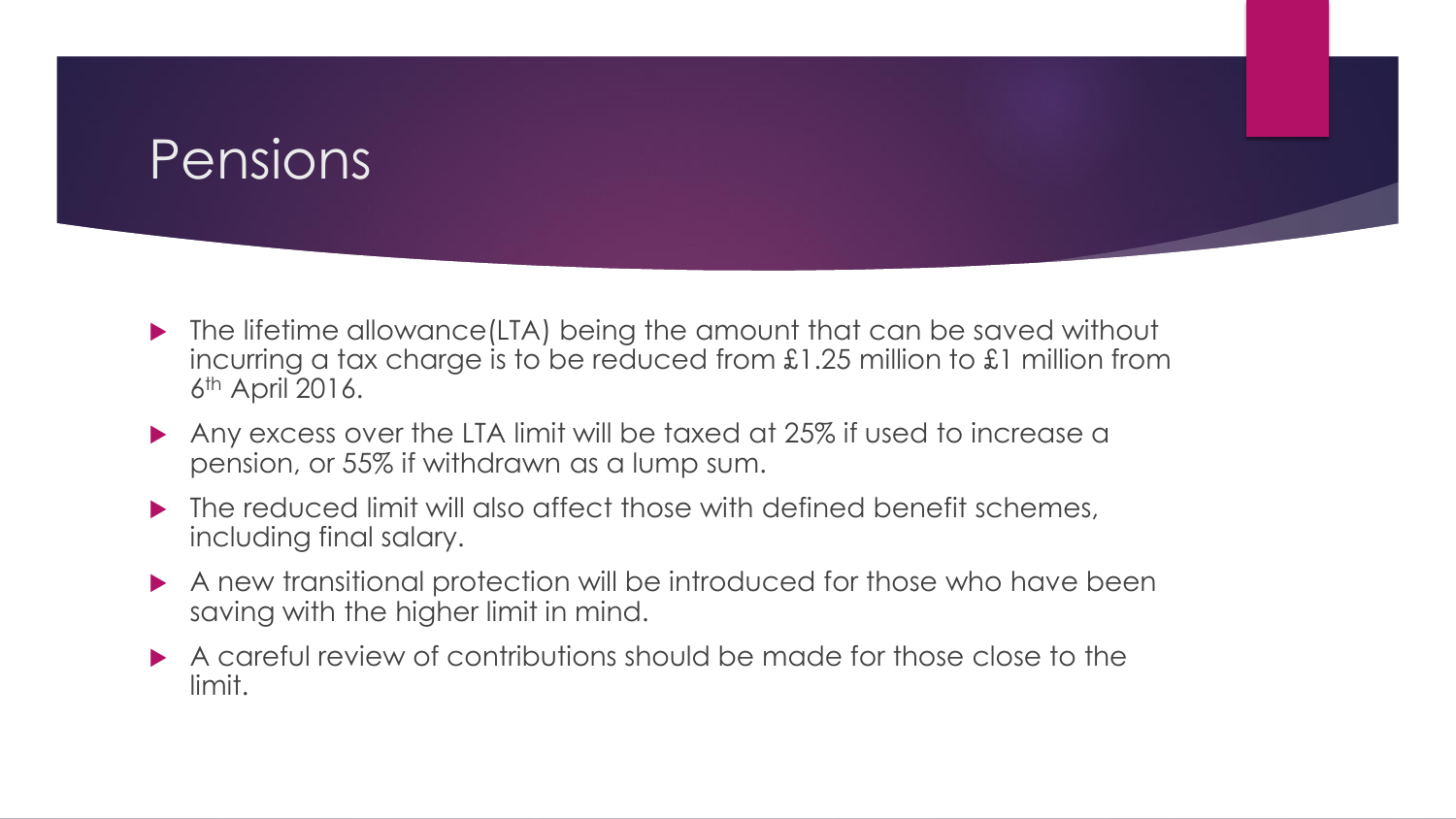#### Personal Allowance & Tax Rates

- ▶ The personal allowance will increase to £10,800 with effect from 6 April 2016 and £11,000 from 6 April 2017. The allowance from 6 April 2015 is £10,600.
- ▶ The basic, higher and additional rates of income tax for 2015/16 are broadly unchanged from 2014/15.
- ▶ The basic rate limit will be £31,785 and the higher threshold £42,385.
- From 2016/17 there is one income tax personal allowance, regardless of date of birth.
- $\blacktriangleright$  The new transferable married couples allowance is applicable to basic rate couples only.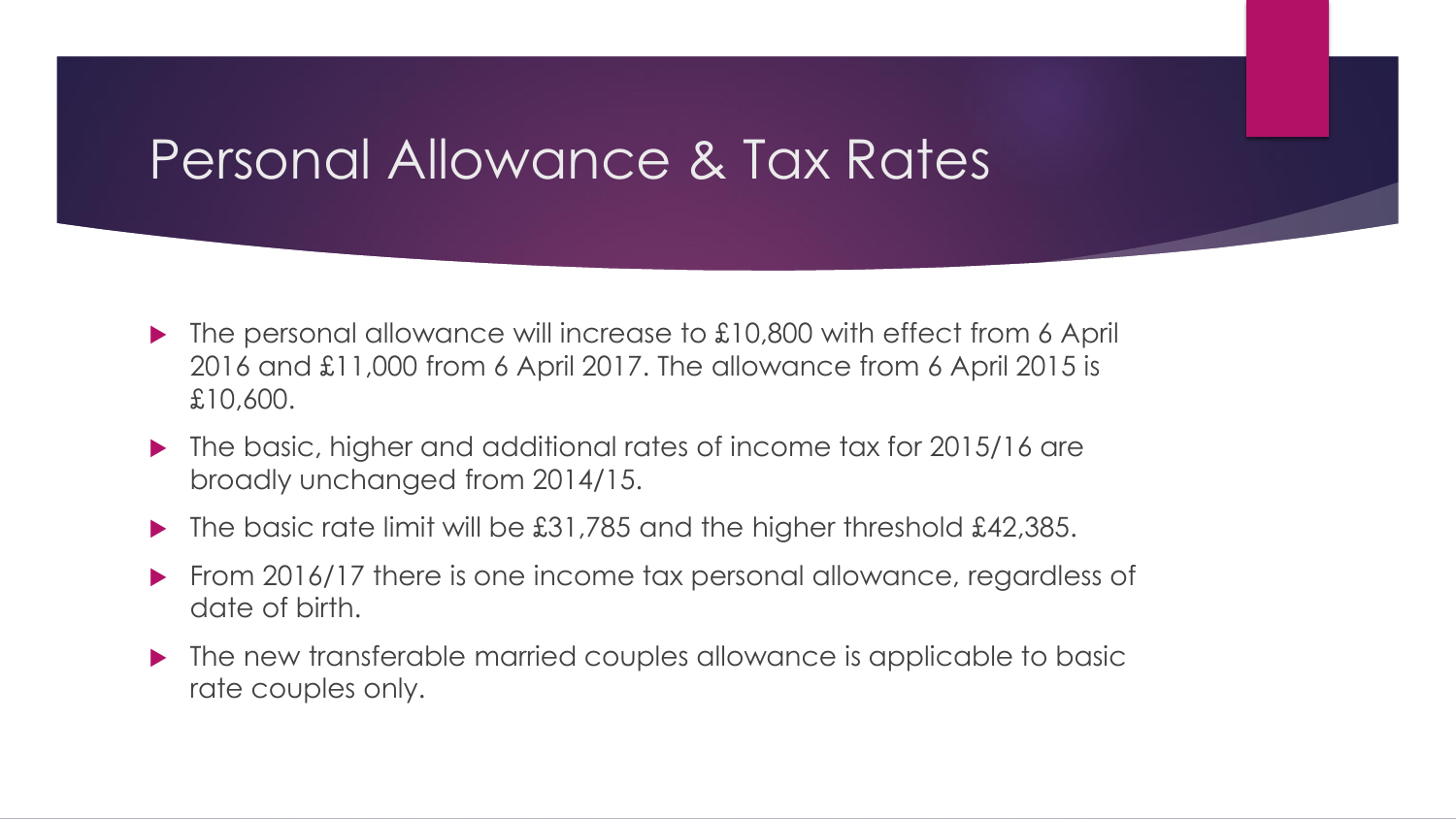# Company Cars

The government has continued to encourage the use of greener cars.

The official list price of a company car and fuel benefit are the basis of the benefit calculation.

These are to increase by 3% for cars with CO2 emissions exceeding 75g/km from 6<sup>th</sup> April 2019 bringing the maximum percentage to 37%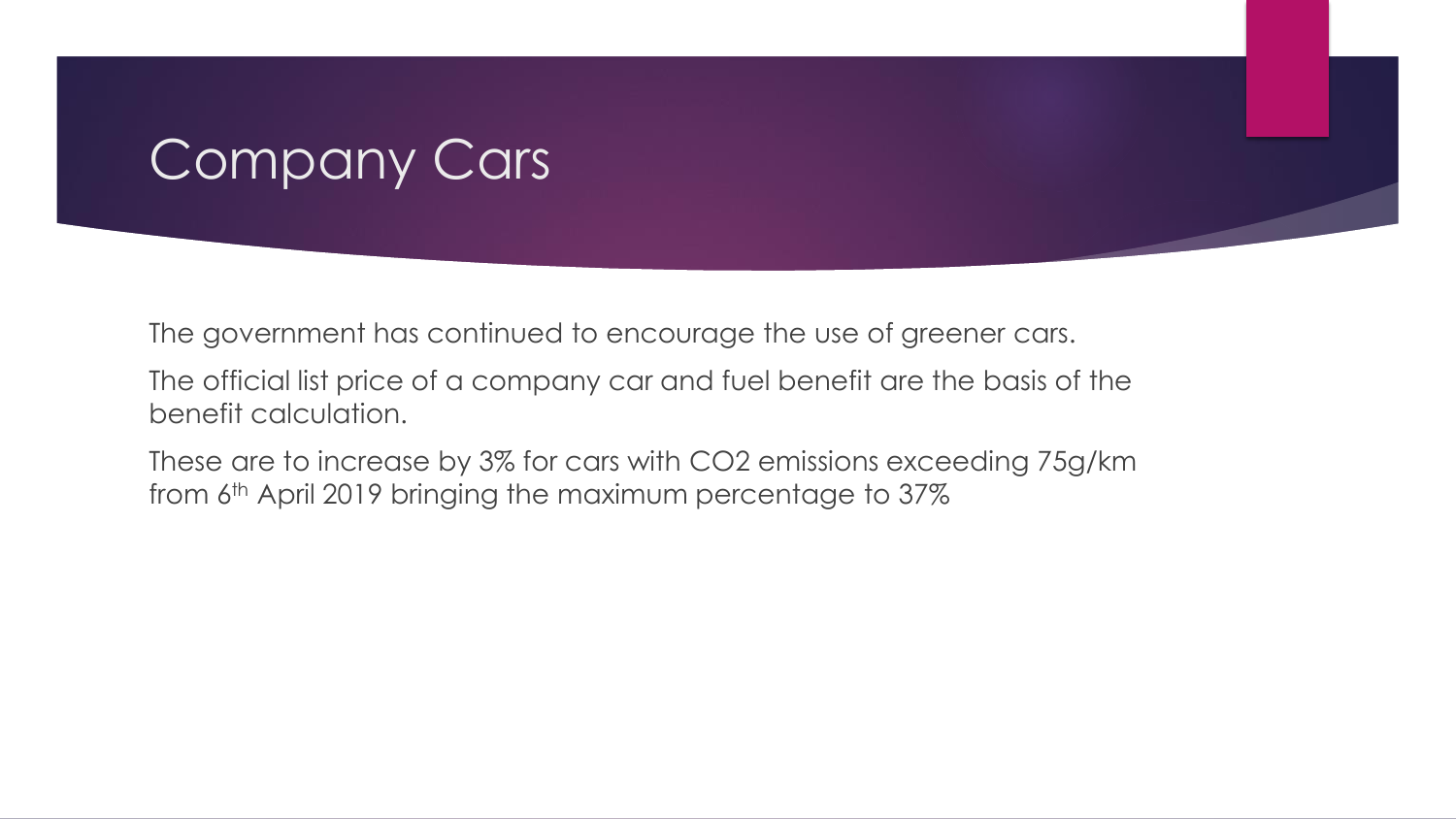## Employee Benefits

- $\blacktriangleright$  The simplification of employee benefits and expenses is to go ahead from April 2015.
- A trivial benefits exemption comes in provided the cost is less than £50 and not a reward for services.
- ▶ The £8,500 threshold below which employees do not pay tax on certain benefits is removed.
- ▶ The trivial benefit exemption will be capped at £300 for office holders or family members who are employees, of close companies.
- P11D dispensations will be revoked and should be checked.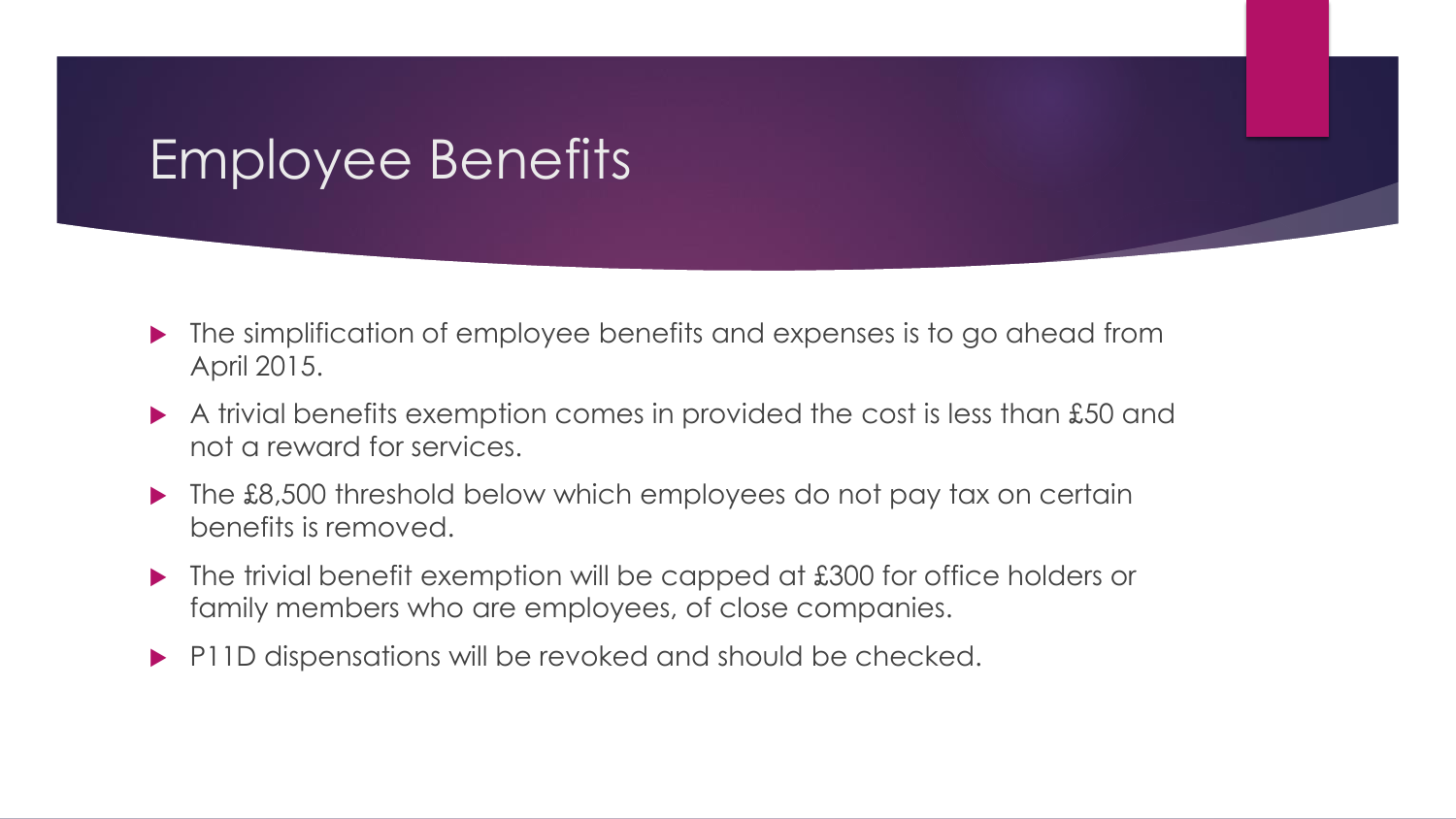## Savings income

- A new Personal Savings Allowance has been created and will apply to bank and building society interest from 6 April 2016.
- A basic rate taxpayer can receive up to £1,000 of savings income free of tax and a higher rate taxpayer (40%) up to £500.
- $\blacktriangleright$  The allowance does not apply to additional rate taxpayers who pay in excess of 40%
- It is unclear whether the allowance will apply to foreign interest.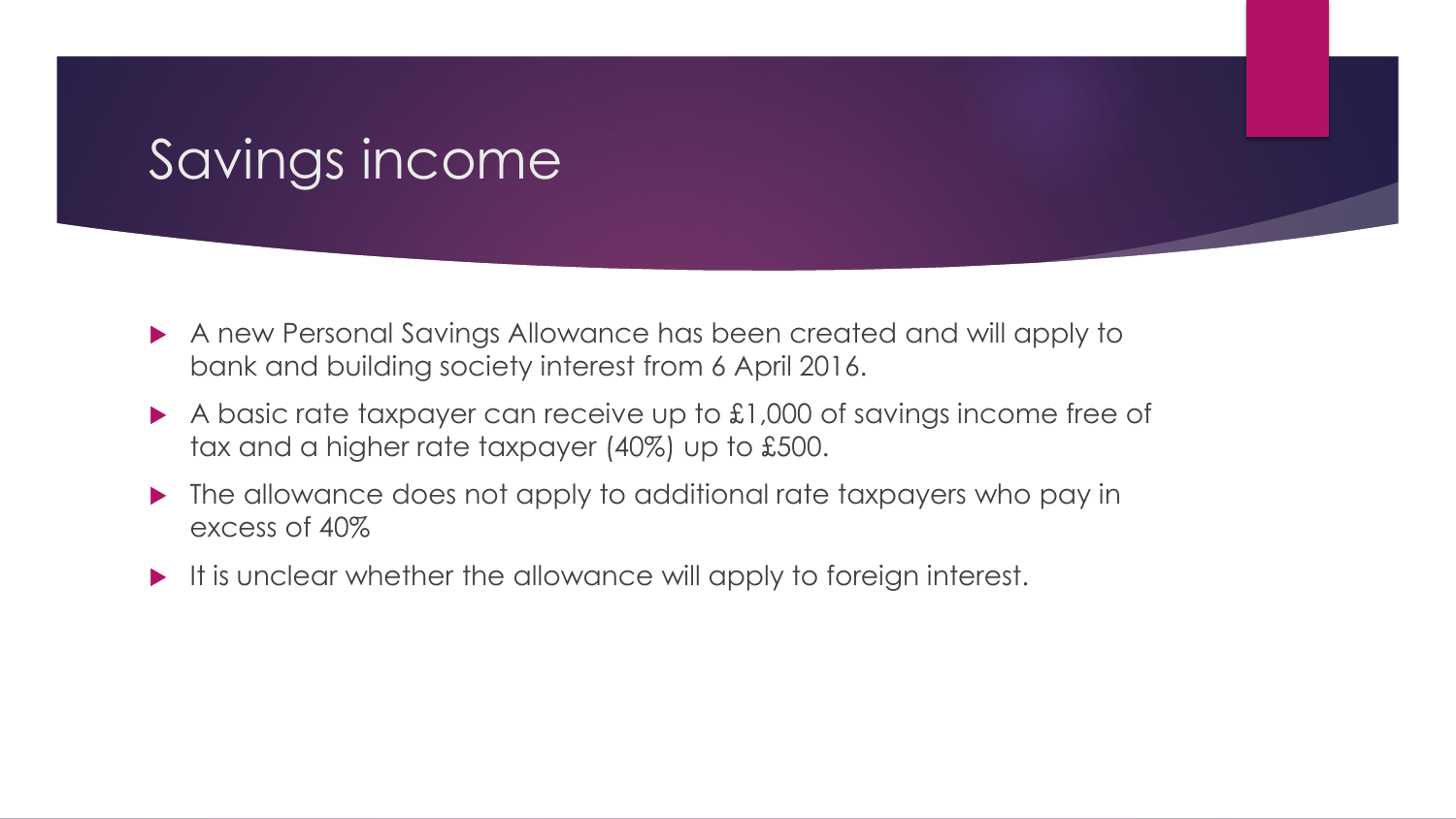## Film Tax Relief

- ▶ The rate of Film Tax Relief is increased to 25% for all qualifying core expenditure on eligible film productions.
- ▶ The distinction between limited budget films and others will be removed.
- The changes will have effect on the later of 6 April 2015 or state aid approval by the European commission
- **Limited budget films already qualify for 25% relief so the change will affect** those with budgets in excess of £20 million.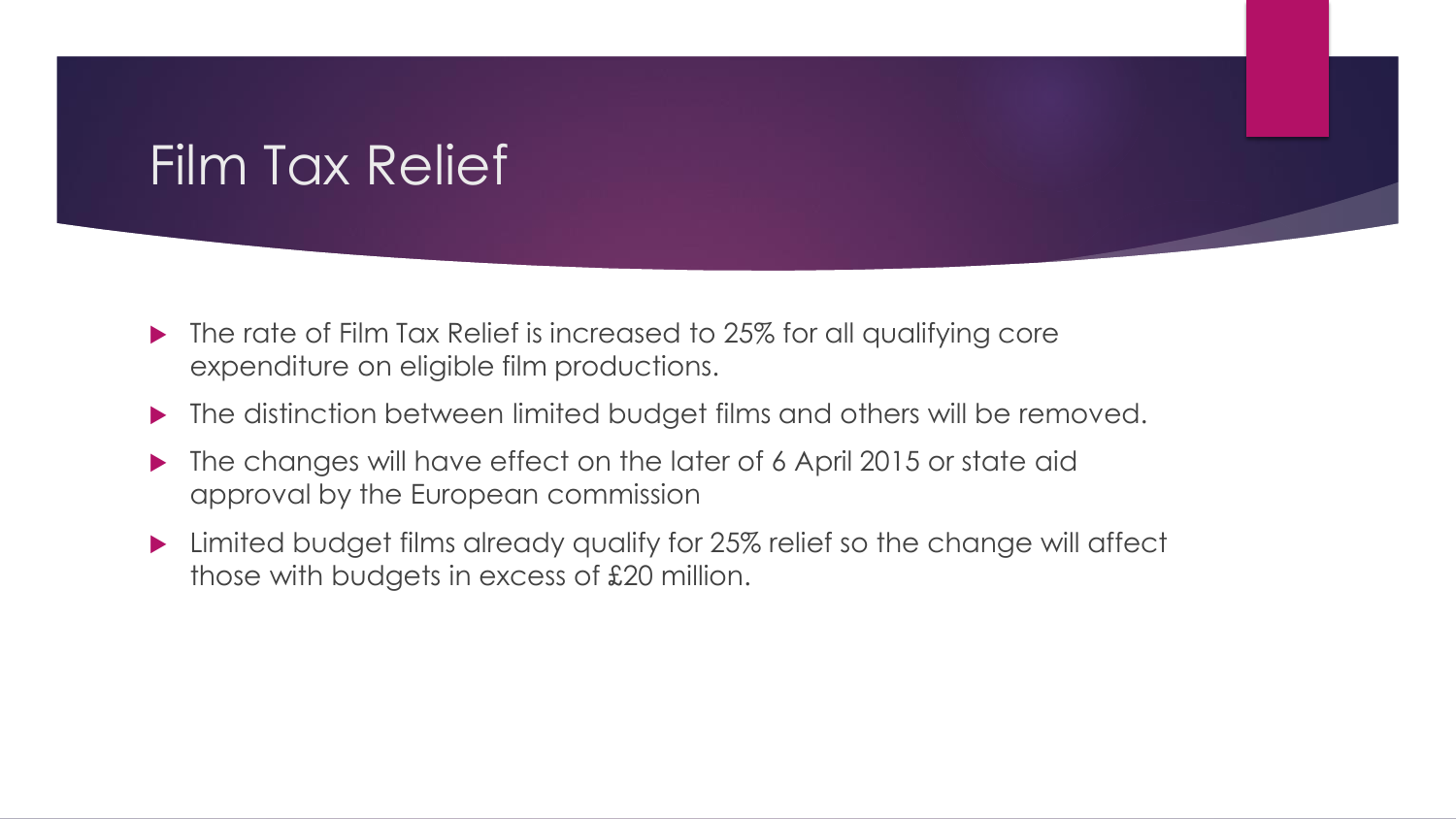## Television Tax relief & Orchestras

- ▶ The minimum UK expenditure threshold for television will reduce from 25% to 10%
- A new children's television tax relief will take effect from 1 April 2015.
- ▶ The government is consulting on a tax relief for orchestras to be published June 2015. The relief will take effect from 1 April 2016.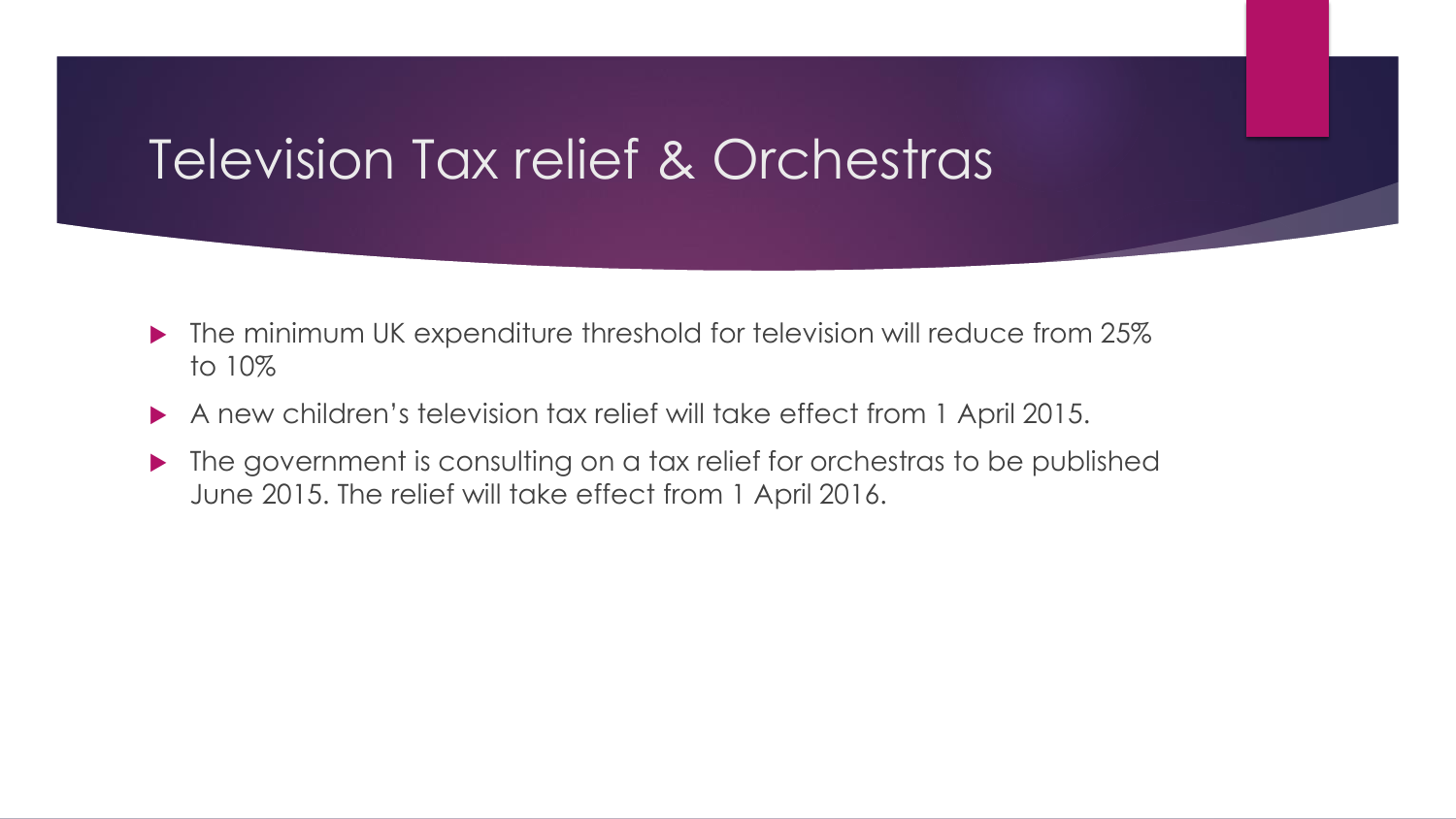#### Research & Development Tax Relief

- ▶ Small companies making their first R & D claim will be able to apply for a voluntary advanced assurance that will last for three years.
- $\blacktriangleright$  The advanced assurance scheme will be available from later this year.
- It is not yet clear how "small company" will be defined.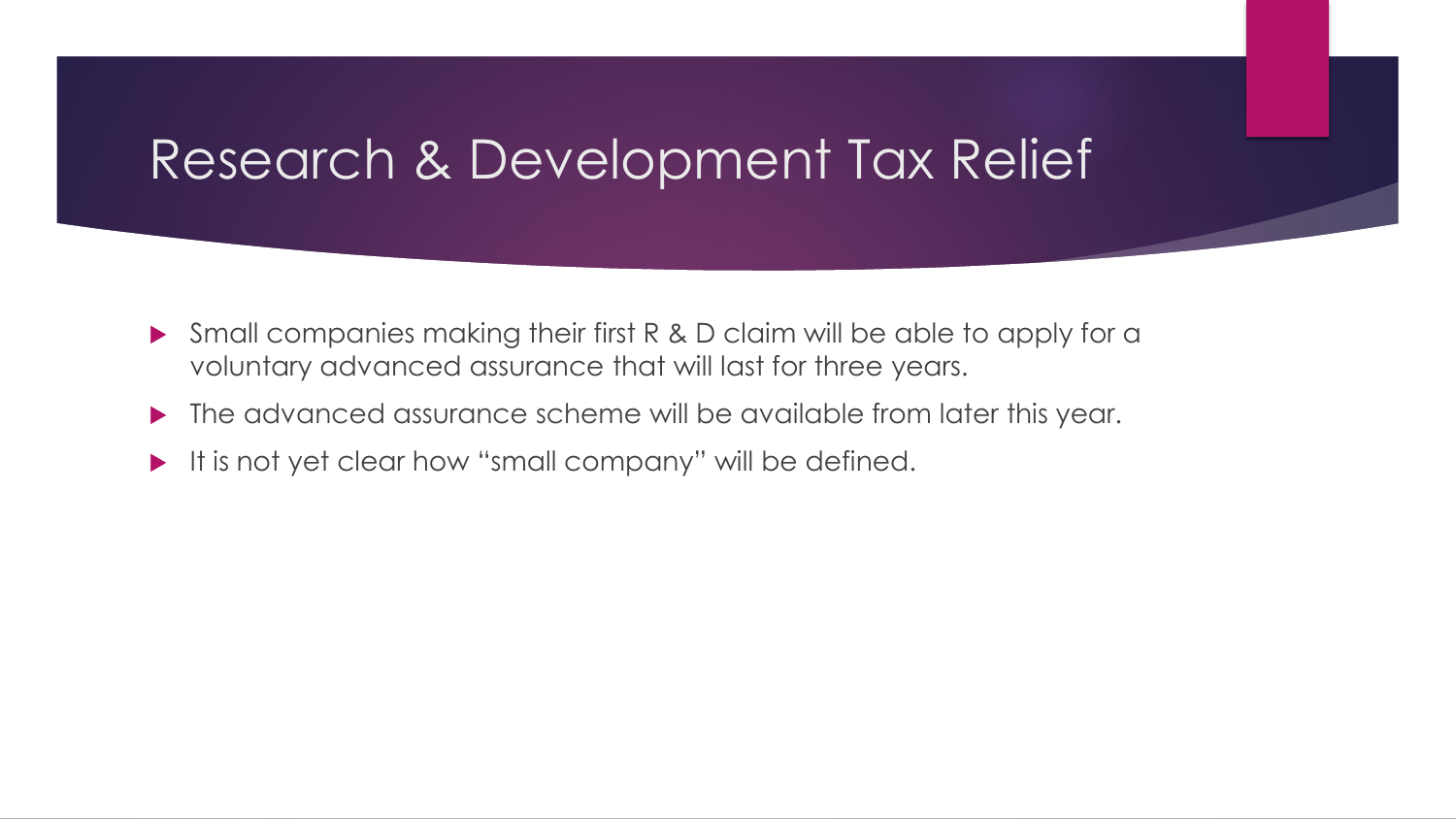## Changes to EIS and VCTs

- $\blacktriangleright$  These have been made to comply with European law.
- The reliefs available to individuals are unchanged.
- $\blacktriangleright$  Most companies will need to be less than 12 years old when receiving their first EIS or VCT investment in order to be qualifying companies.
- ▶ There is an exception where the investment leads to a significant change in the company's activities.
- **This would require the investment to represent more than 50% of turnover** averaged over the five preceding years.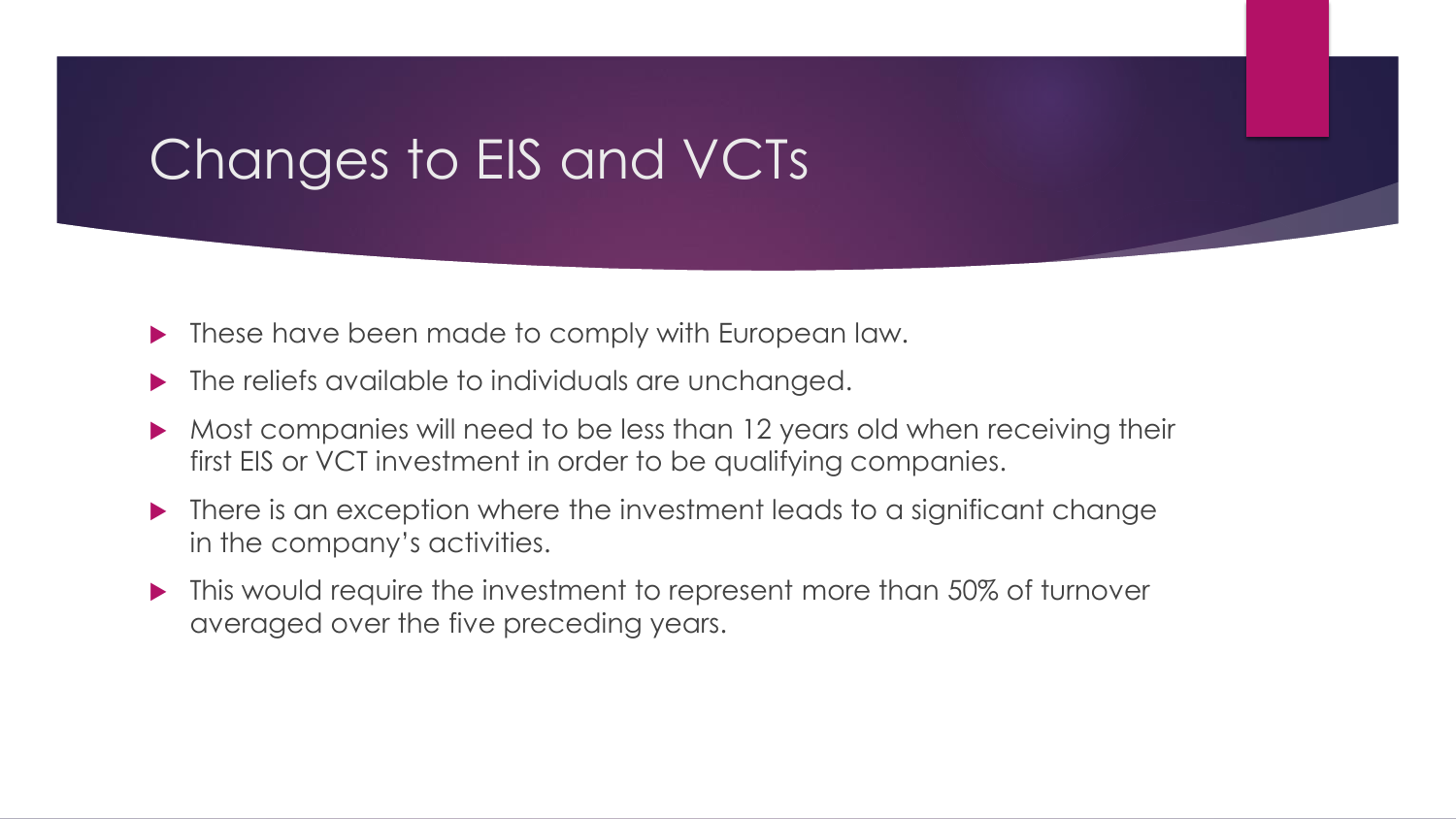## Corporation Tax Loss Refresh Prevention

- $\blacktriangleright$  This applies to companies with losses brought forward who seek to enter arrangements to convert the losses brought forward to more versatile inyear deductions.
- ▶ The rules cover trading losses, non trading loan relationship deficits and management expenses.
- It applies to accounting periods beginning on or after 18 March 2015.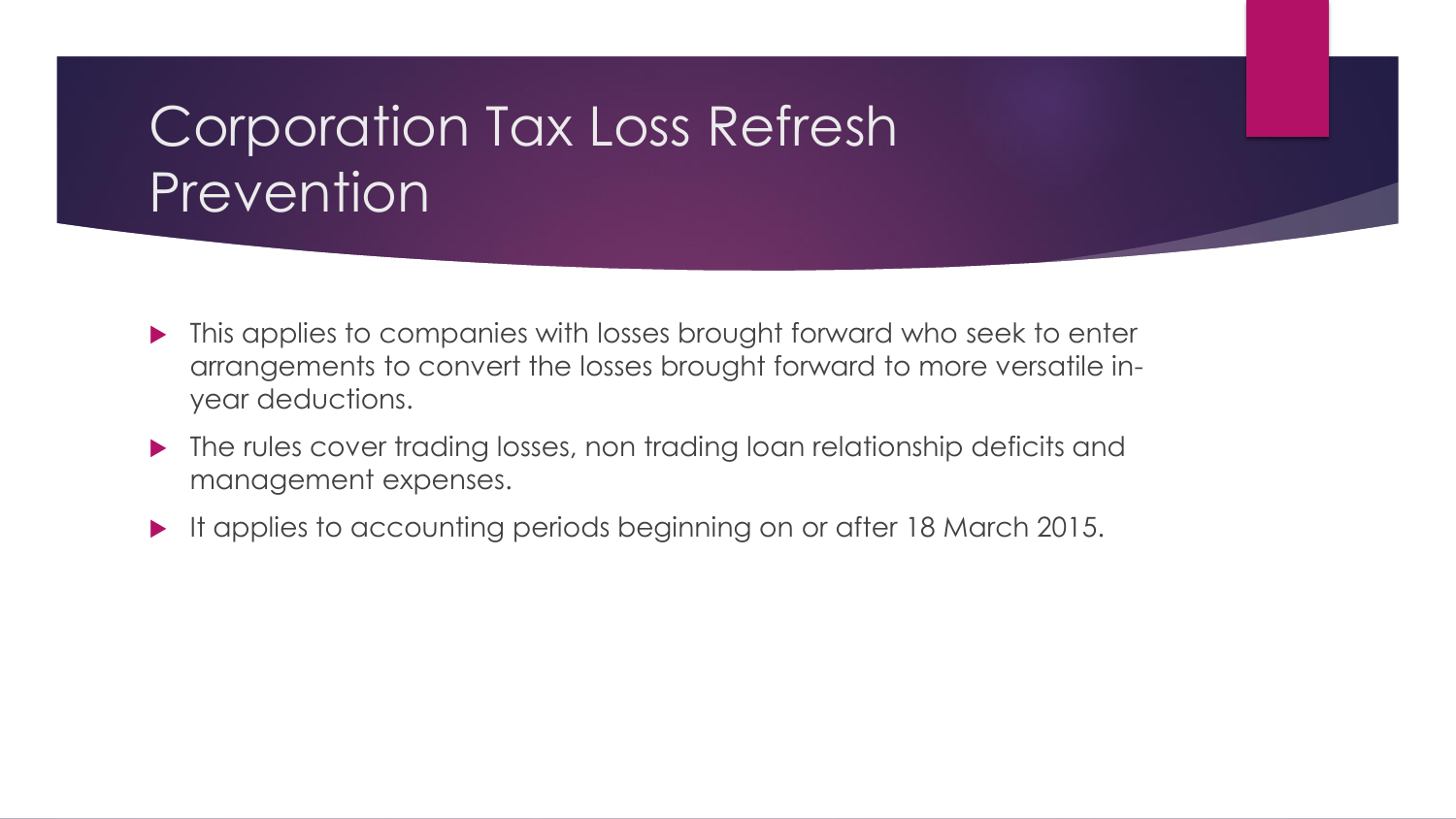#### Entrepreneur's Relief & Personal Assets

- $\blacktriangleright$  This relief applies on disposals of assets where the disposal is made as part of a withdrawal from the business.
- It will affect those who personally owned assets used by the company or partnership in their trade.
- Until now there has been no minimum withdrawal requirement in relation to disposals of assets used by companies or partnerships.
- With immediate effect, the relief will only apply where there has been a disposal of at least 5% of the shares in a company or interest in assets of a partnership carrying on the business.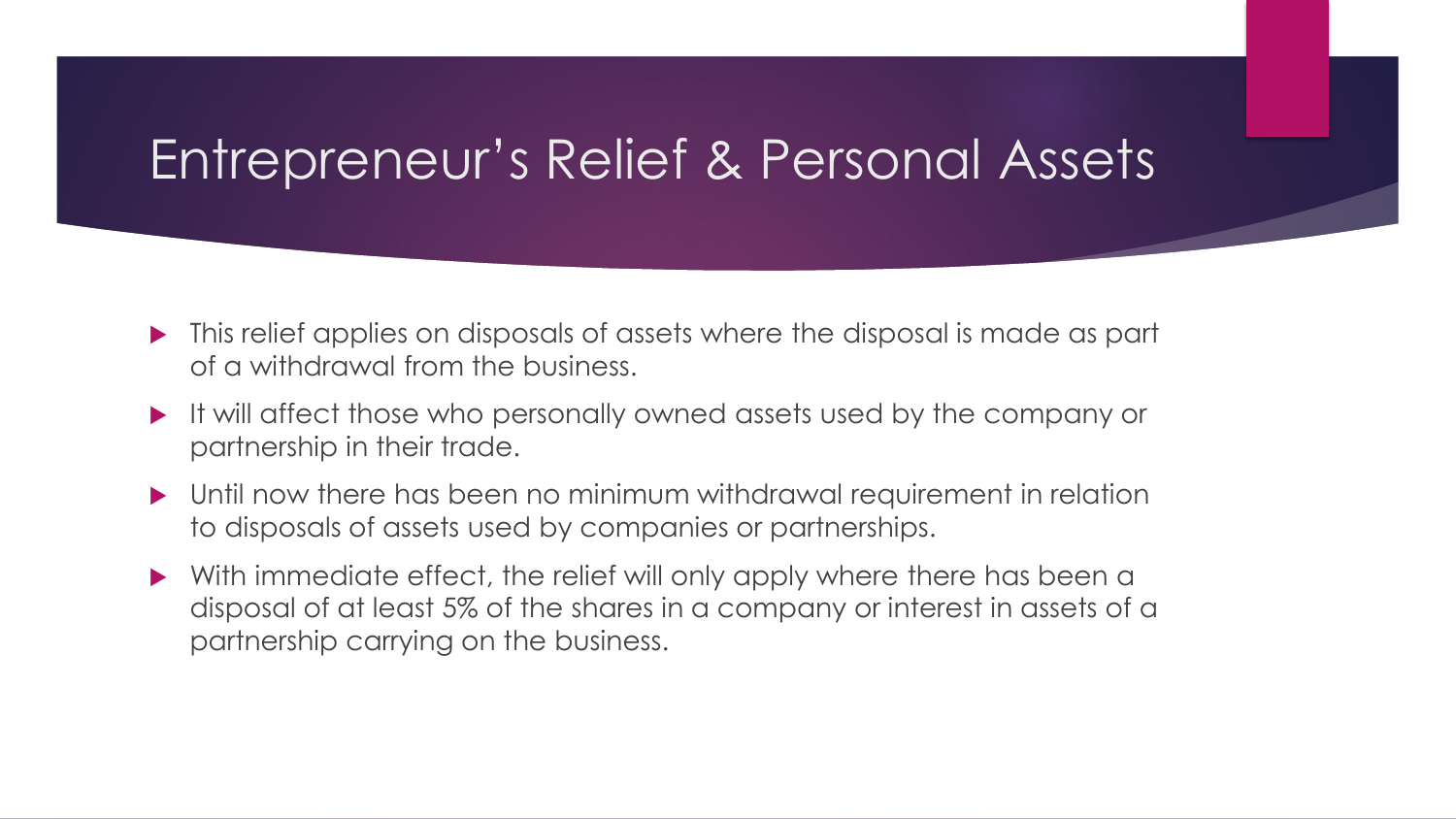#### Entrepreneur's Relief

- With immediate effect the relief will not apply to most shareholders who indirectly invest in trading companies.
- $\blacktriangleright$  The future definition of trading company will exclude joint venture companies which a company has invested in, or partnerships of which a company is a member.
- An example might be a management team who individually do not own the required 5% but collectively own their shares through a management company.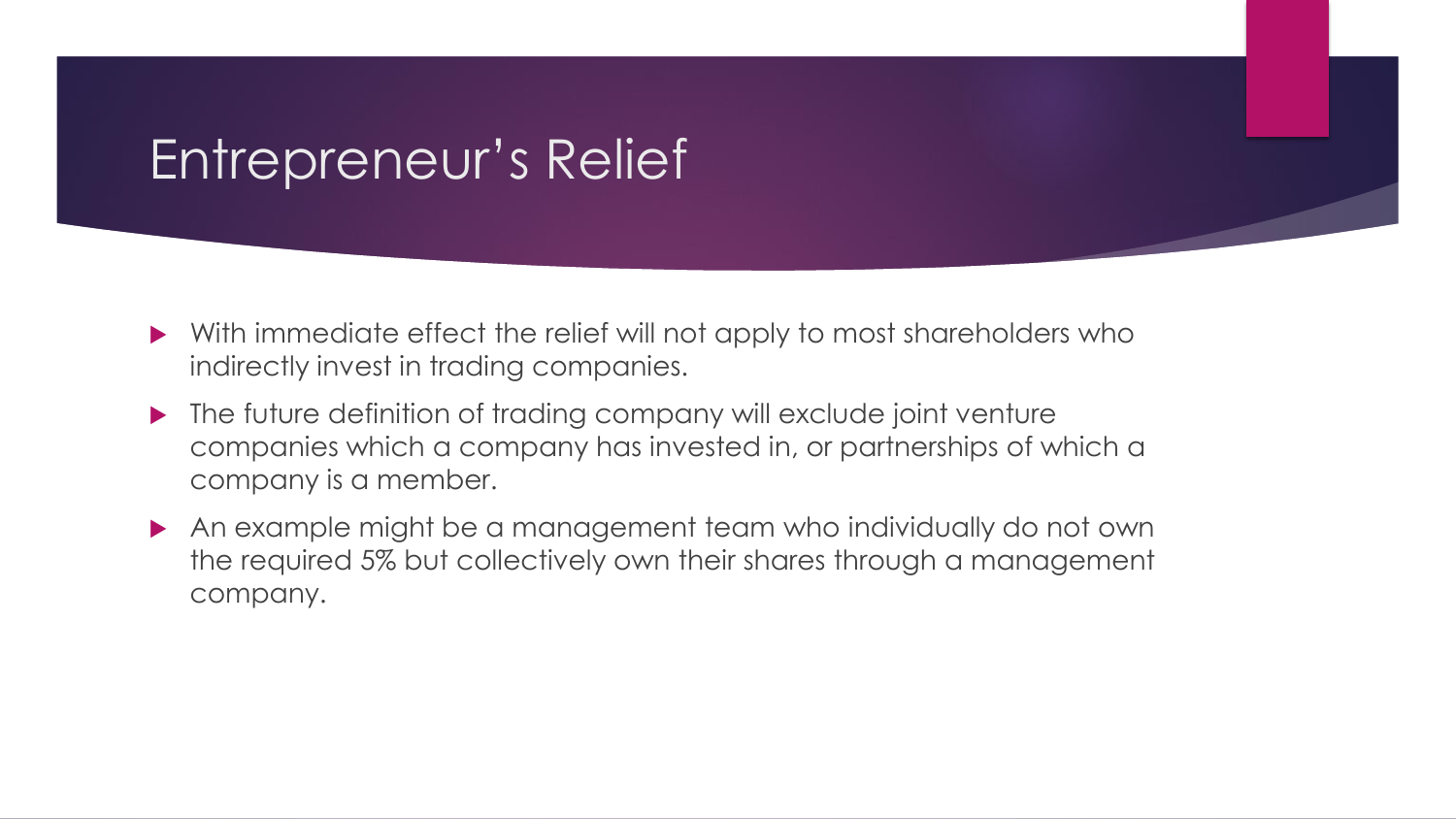### Deeds of Variation

- ▶ The government have announced that they are to review the use of Deeds of Variation but no further details are available.
- ▶ The Deeds are used to avoid the process of amending Wills every time there is a change of circumstance or beneficial interest.
- If they become no longer available, this will be a more expensive process.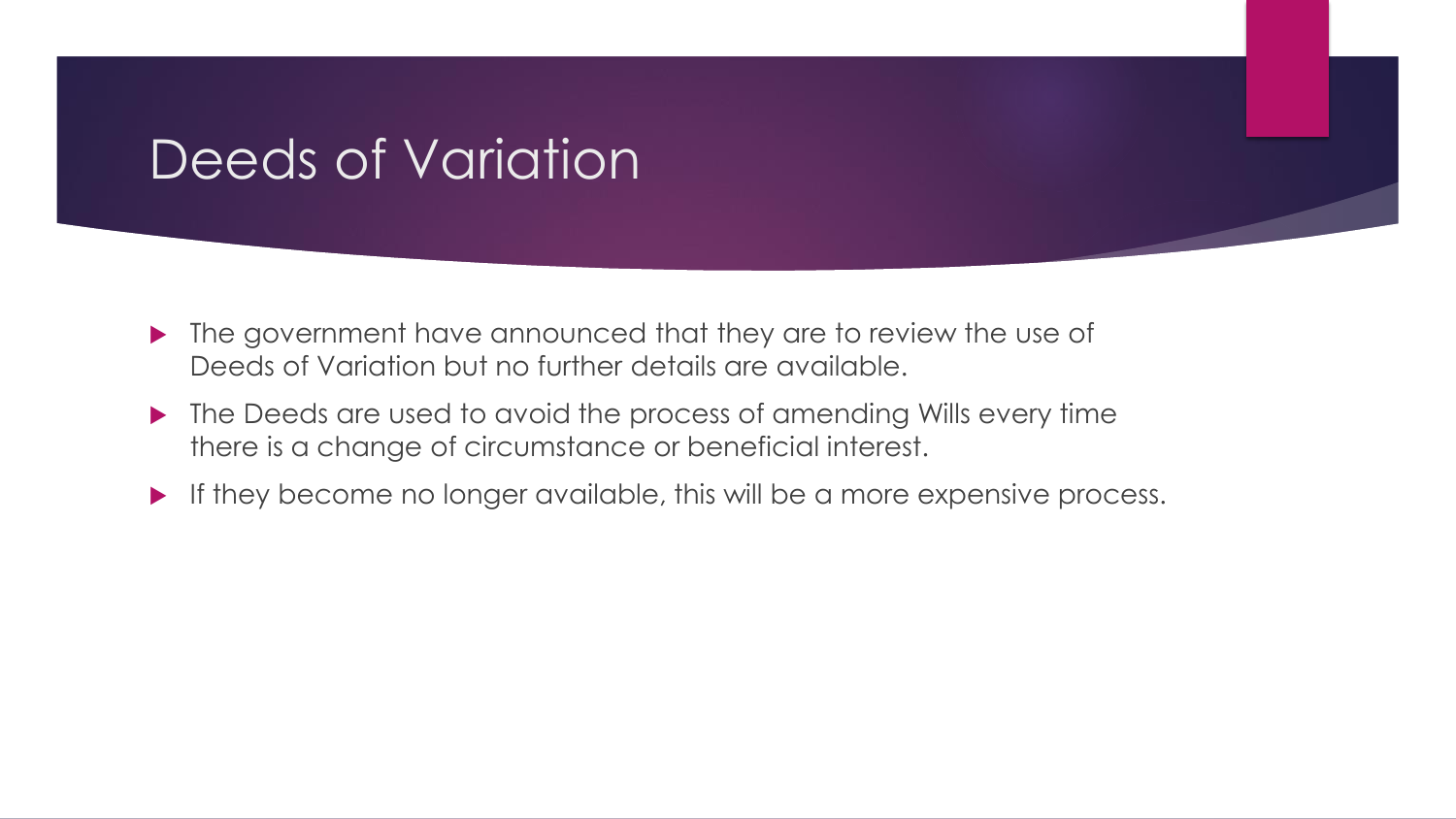## Marketed Tax Avoidance

- ▶ Those who repeatedly enter into tax avoidance schemes which fail will be subject to a special reporting requirement.
- A surcharge will apply to such taxpayers whose tax return is incorrect as a result.
- **There is a proposal that such individuals should be named.**
- A specific tax geared penalty is to be introduced in cases where the General Anti-Abuse Rule applies.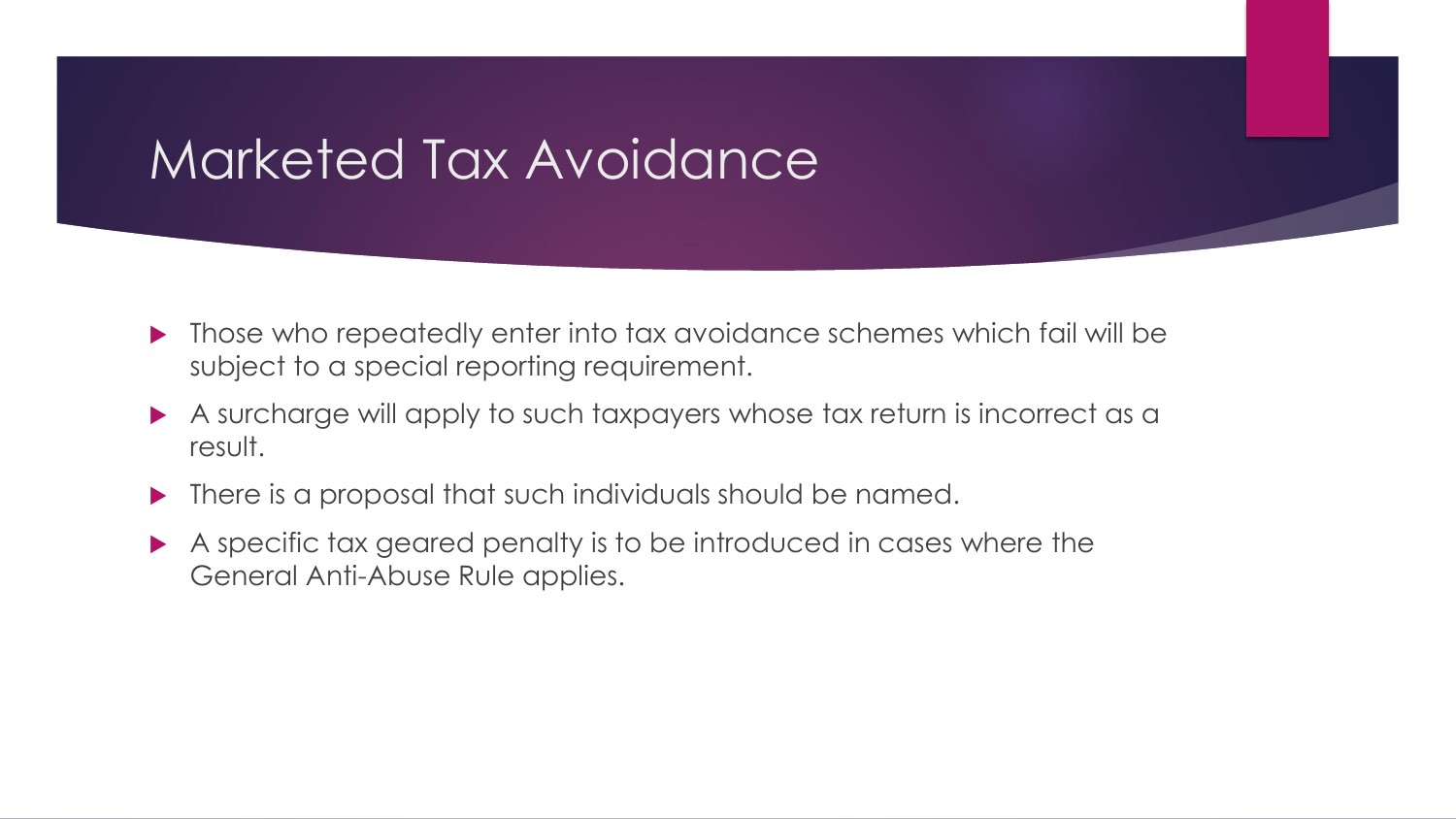## Tax Disclosure Facilities

- ▶ The UK will begin to receive automatic notifications of taxpayers overseas affairs in 2017.
- $\blacktriangleright$  The Lichtenstein Disclosure Facility will now close early on 31st December 2015.
- ▶ The Crown Dependencies Disclosure will close early in December 2015
- A new Common Reporting Standard disclosure will open in 2016 with a 30% penalty and no immunity from criminal prosecution.